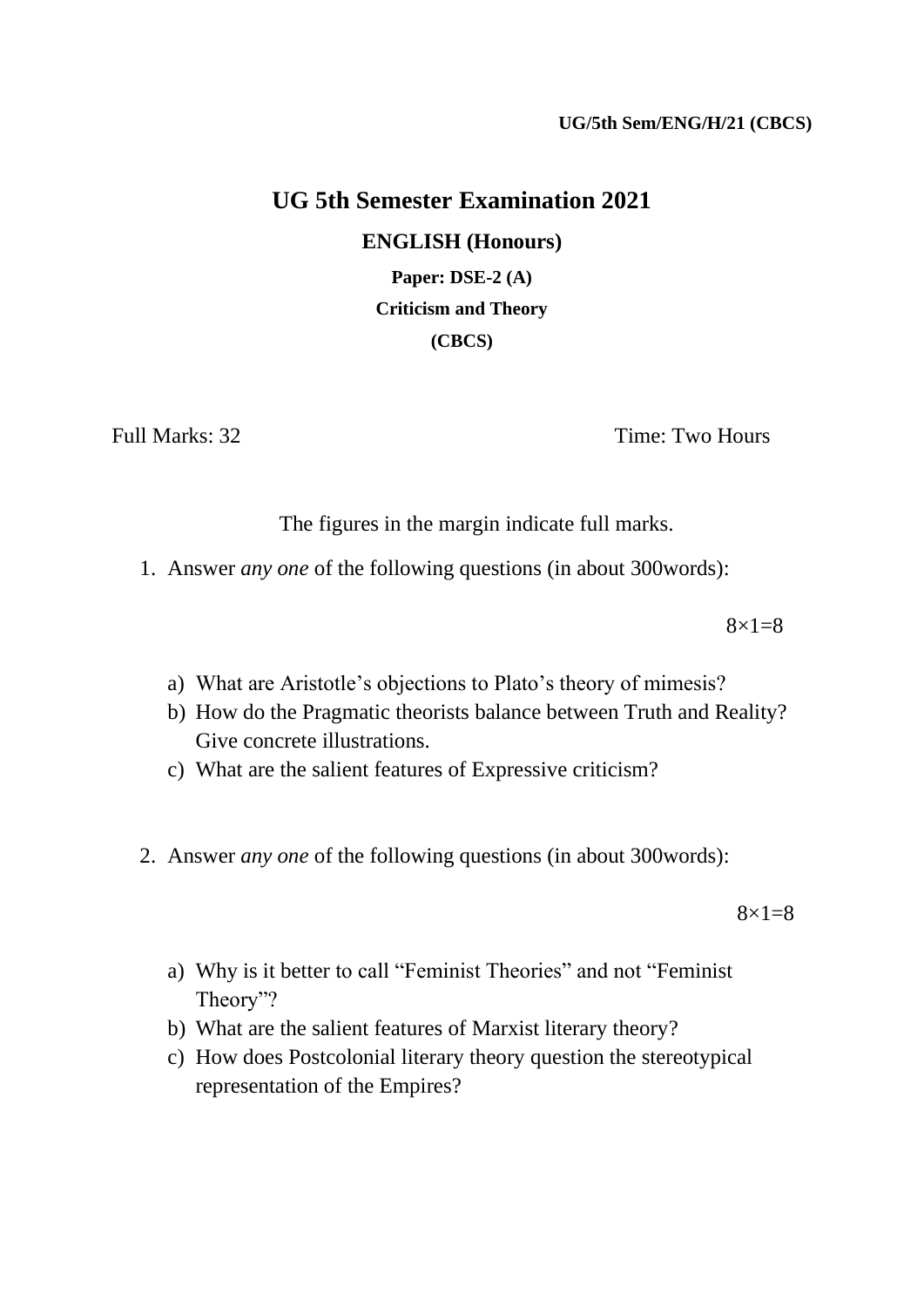3. Answer *any two* of the following questions, taking one from each section (A and B) in about 150 words:  $4 \times 2 = 08$ 

# SECTION-A

a) Ode b) Tragicomedy c) Romance

# SECTION-B

d) Sign e) The Gaze f) Unconscious

4. Attempt a close reading of *any one* of these following texts:

 $8 \times 1 = 8$ 

a) I don't love you as if you were a rose of salt, topaz, or arrow of carnations that propagate fire: I love you as one loves certain obscure things, secretly, between the shadow and the soul.

> I love you as the plant that doesn't bloom but carries the light of those flowers, hidden, within itself, and thanks to your love the tight aroma that arose from the earth lives dimly in my body.

I love you without knowing how, or when, or from where, I love you directly without problems or pride: I love you like this because I don't know any other way to love, except in this form in which I am not nor are you, so close that your hand upon my chest is mine, so close that your eyes close with my dreams.

b) Nothing interesting ever happens in this village, and now suddenly here I am, face-to-face with the master of an art that no one even cares about anymore," said the boy, his eyes shining. "What is the way of the bow? Can you teach me?"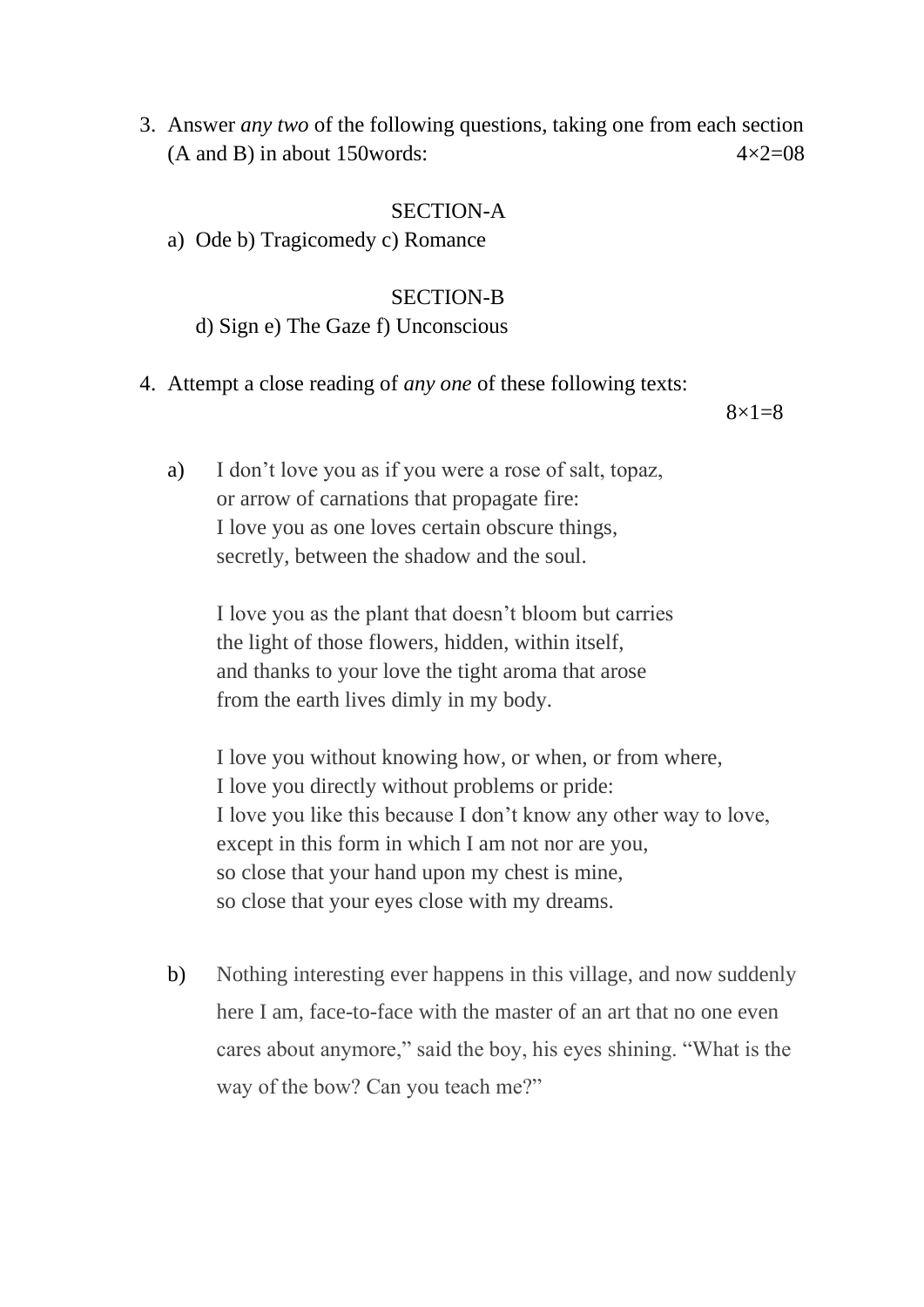"Teaching it isn't hard. I could do that in less than an hour, while we're walking back to the village. The difficult thing is to practice it every day, until you achieve the necessary precision." The boy's eyes seemed to be begging him to say yes. Tetsuya walked in silence for nearly fifteen minutes, and when he spoke again, his voice sounded younger:

"Today I am contented. I did honor to the man who, many years ago, saved my life, and, because of that, I will teach you all the necessary rules, but I can do no more than that. If you understand what I tell you, you can use those teachings as you wish. Now, a few minutes ago, you called me master. What is a master? I would say that he is not someone who teaches something, but someone who inspires the student to do his best to discover a knowledge he already has in his soul.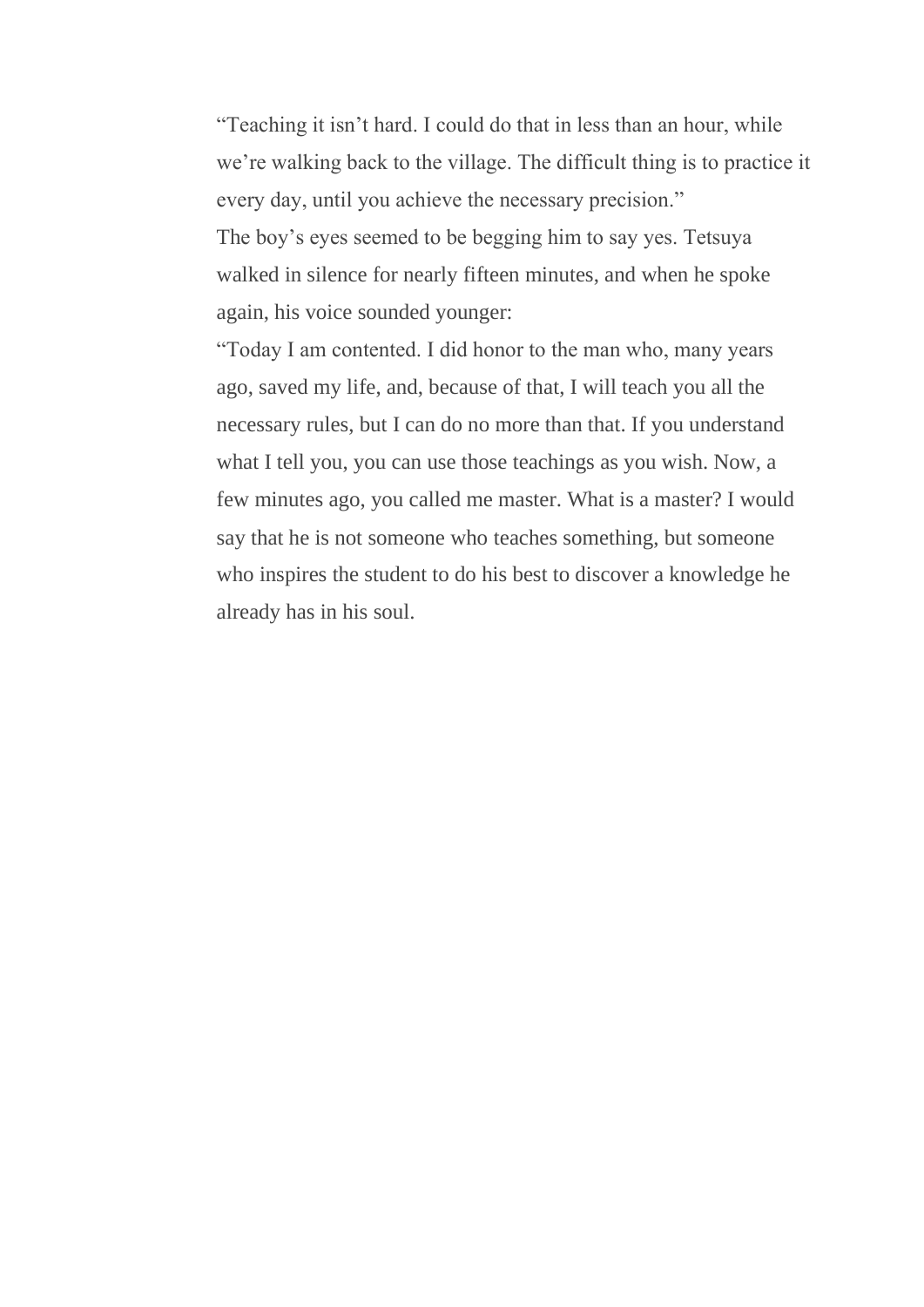#### **Paper-DSE : 2 (B)**

### **Detective Literature**

### **Full Marks-32 Time-Two Hours**

1 Answer the following questions within 200 words each:

 $4 \times 6 = 24$ 

a. Comment on the use of sensational elements in Wilkie Collins's *The Woman in White*.

OR

- b. Analyze the narrative technique of *The Woman in White*.
- c. Comment on the subversive aspects of Nancy Drew's character with reference to *The Hidden Staircase*.

#### OR

- d. Is it justified to say that the plot of The Hidden Staircase hinges on both 'adventure' and 'detection'? Argue your answer with adequate textual illustrations.
- e. To what extent Chandler's *The Big Sleep* may be considered as a critique of the social and moral temperature of the 1930s' America? Discuss

OR

- f. Assess the portrayal of female characters in *The Big Sleep*.
- g. Critically comment on Sharadindu Bandyopadhyay's mingling of romantic novel with detective fiction in *The Quills of the Porcupine*.

OR

 h. How does Saradindu Bandyopadhyay represent the clash of class and caste of the midtwentieth century Bengali society in his *The Quills of the Porcupine*?

- 2. Answer the following questions within 60 words each:  $4 \times 2 = 8$ 
	- a. Why does Sir Percival Glyde set fire to the vestry to destroy church records?